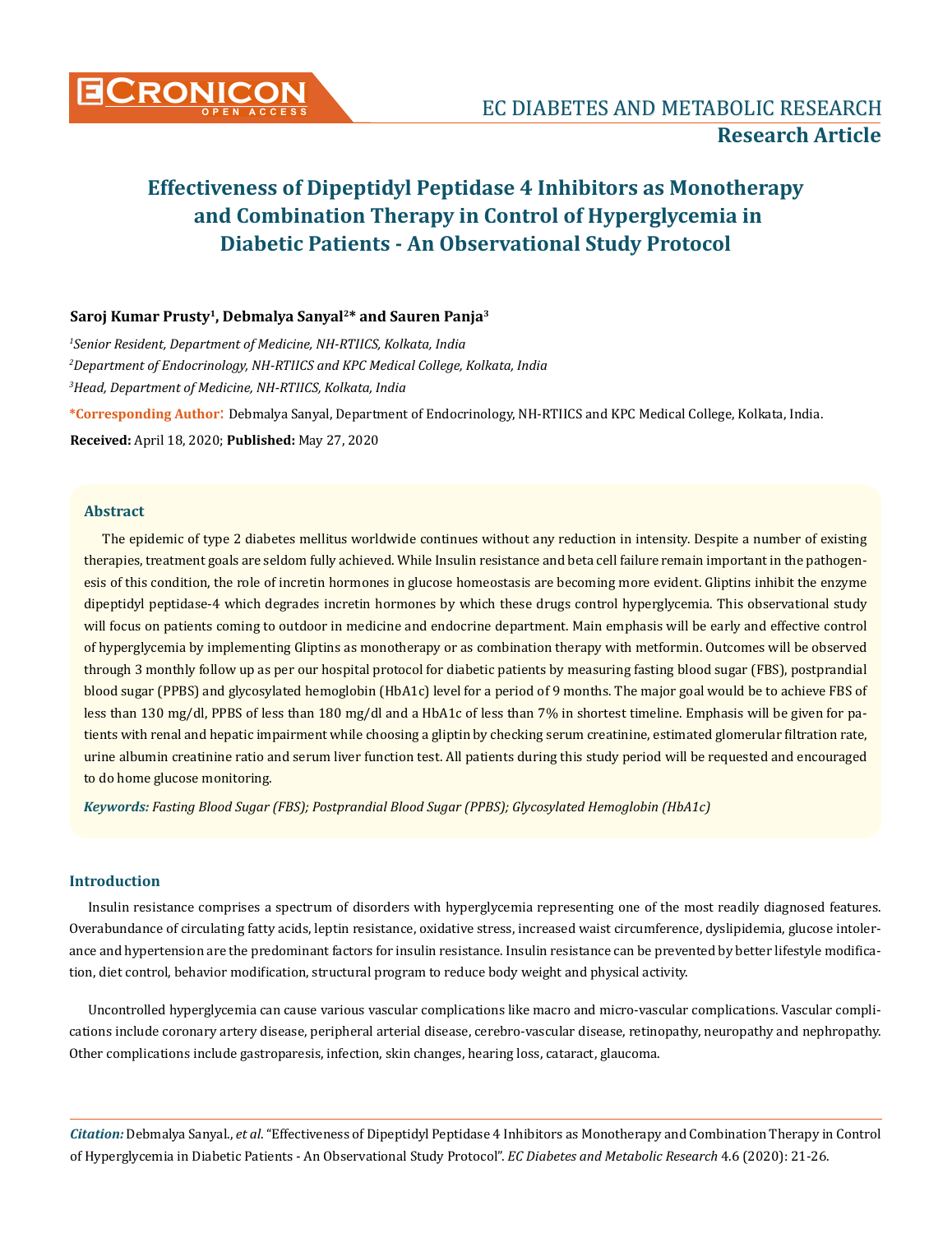Current strategies for the treatment of type 2 diabetes have focused on reducing insulin resistance and increasing insulin secretion. Biguanides (metformin) and sulphonylureas have been the mainstay of therapy for diabetes for many years. Despite current therapeutic options, only 22% of diabetes patients achieve a glycated haemoglobin (HbA1c) < 6.5%, with 42% having an HbA1c > 7.5% [1]. This may in part be due to the fact that traditional treatments for type 2 diabetes do not address the progressive decline in beta-cell function [2].

The DPP-4 inhibitors improve metabolic control without causing severe hypoglycemia. DPP-4 inhibitors tend to be weight neutral [3]. Inhibition of DPP-4 by DPP-4 inhibitors enhances the hormone activity of GLP-1 and other bioactive peptides (GIP, gastrin releasing peptide), thereby stimulating the release of insulin and reducing the secretion of glucagons. This effect contributes to the regulation of elevated blood glucose levels in type 2 diabetes mellitus patients [3,4].

Various DPP-4 Inhibitors are now in clinical practice for last decade or so and applied as monotherapy or as add on therapy to metformin or with thiazolidinediones. But there is limited head to head comparative data on three most commonly used gliptins i.e. linagliptin, vildagliptin and sitagliptin in real world practice. So we planned to evaluate overall effectiveness of different gliptins in controlling hyperglycemia as monotherapy and combination therapy after metformin. Safety and tolerability of different gliptins including effect on renal and liver function and lipid profile.

## **Aims and Objectives**

To evaluate comparative effectiveness of dipeptidyl peptidase 4 inhibitors between patients using it as monotherapy and combination therapy after metformin.

#### **Material and Methods**

Diabetic patients attending to medicine and endocrine department will be identified on the basis of inclusion and exclusion criteria. After taking written consent from eligible patients will be included in this study. All clinical parameters and data's related to this study will be collected such as age, gender, body weight, fasting blood sugar, postprandial blood sugar, glycosylated hemoglobin, urine albumin creatine ratio, serum creatinine, estimated glomerular filtration rate, fasting lipid profile and liver function tests. Any history of hypertension, pancreatitis or myocardial infarction will be noted. The data on duration of diabetes and ongoing oral antidiabetic agents' treatment for known cases of diabetes patients will be collected. Diabetic patients will be categorized into newly detected diabetes and known case of diabetes. Monotherapy as dipeptidyl peptidase 4 inhibitors for a newly diagnosed diabetes will be given for patients where metformin is contraindicated or patients with metformin intolerance. For uncontrolled diabetic patients combination therapy with dipeptidyl peptidase 4 inhibitors will be given along with their ongoing oral antidiabetic agents. The patients will be followed up every 3 months for a total period of 9months. Oral home glucose monitoring will be encouraged so that any hypoglycemic episodes can be observed. Effectiveness of the drug can be explained by regular follow up every 3 months by checking fasting blood sugar, postprandial blood sugar, glycosylated hemoglobin levels.

The effectiveness of dipeptidyl peptidase 4 inhibitors will be finally detected and compared in patients receiving monotherapy and combination therapy by assessing control of FBS, PPBS and HbA1C.

## **Statistical analysis method**

All continuous data will be presented as mean ± SD for normally distributed data or median (1st Quartile,3rd Quartile) for non-normal data. Two tailed paired t-test will be used to compare base line data with 3m and 6m follow up data for parametric data while Wilcoxon signed rank test will be used for non-normal data. All quantitative data will be presented as no. s and percentages. A p-value < 0.05 will be considered as statistical significant.

Statistical analysis will be carried out by using statistical software SPSS 21.0.

*Citation:* Debmalya Sanyal., *et al*. "Effectiveness of Dipeptidyl Peptidase 4 Inhibitors as Monotherapy and Combination Therapy in Control of Hyperglycemia in Diabetic Patients - An Observational Study Protocol". *EC Diabetes and Metabolic Research* 4.6 (2020): 21-26.

22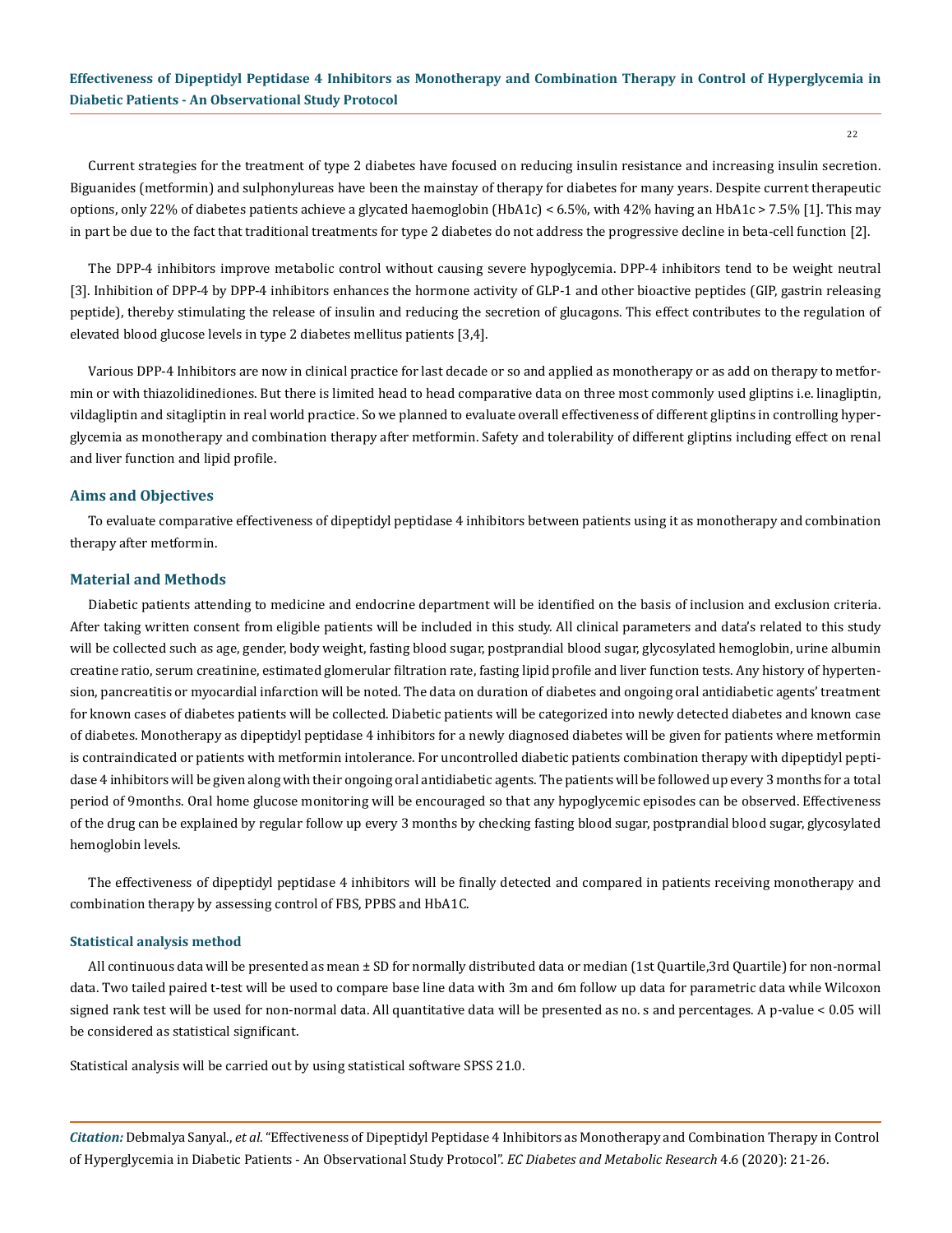23

Observational study with a regular follow up every 3 months over a period of 9 months.

# **Study design**

Prospective observational study with a regular follow up every 3 months for a period of 9 months, so that the effectiveness of DPP4 inhibitors can be studied.

#### **Study area**

The study would be carried out in NH-Rabindranath Tagore International Institute of Cardiac Sciences, Kolkata. It is a multi-specialty tertiary care centre in the city.

## **Study population**

The study population will be the patients who are visiting in our medicine and endocrinology OPD. Newly diagnosed diabetes and those who are inadequately controlled with other oral anti-diabetic agent metformin will be selected for this study.

#### **Inclusion criteria:**

- 1. Age 18 70 years.
- 2. Subject has type 2 diabetes mellitus with persistent HbA1C of greater than or equal to 7% and or documented Laboratory values of unacceptably high fasting blood sugar/postprandial blood sugar.
- 3. Subject understands the study procedure.
- 4. The subjects who are willing to give written informed consent.

#### **Exclusion criteria:**

- 1. Subject not willing to participate in study.
- 2. Known allergy or intolerance to gliptins.
- 3. History of Type1diabetes mellitus or ketoacidosis.
- 4. Non-compliance to medications.
- 5. Patients with progressive renal and hepatic impairment.
- 6. Patients who are on insulin therapy.
- 7. Patient with history of Pancreatitis.

**Sample size calculation:** For calculating sample size we have used this study (Effectiveness, Safety and Tolerability of Vildagliptin and Vildagliptin + Metformin in Real-world Setting in the Philippines-Results from the GUARD Study) [8].

We will use following formula to calculate sample size:  $N = (Z_{1 \cdot \alpha/2} \times p(1-p))/d^2$ 

Where  $\alpha$  is the level of significance and Z1- $\alpha/2$  is standard value of Normal deviate (=1.96).

p is the proportion of patients who has improved GlyHbA1c in previous study and d= precision (error). We have seen in the previous parent study that 63.6% of patients have achieved GlyHbA1c after 6 months. Now p = 0.64 and we will take precision of error as 0.08 (8%). Therefore N =  $(1.962 \times 0.64(1-0.64))/0.082 = 138.3 \times 138$ .

Thinking about probable drop outs we need to take 10% extra patients so we will have to take 152 patients for this study. Sample size: 152 patients.

*Citation:* Debmalya Sanyal., *et al*. "Effectiveness of Dipeptidyl Peptidase 4 Inhibitors as Monotherapy and Combination Therapy in Control of Hyperglycemia in Diabetic Patients - An Observational Study Protocol". *EC Diabetes and Metabolic Research* 4.6 (2020): 21-26.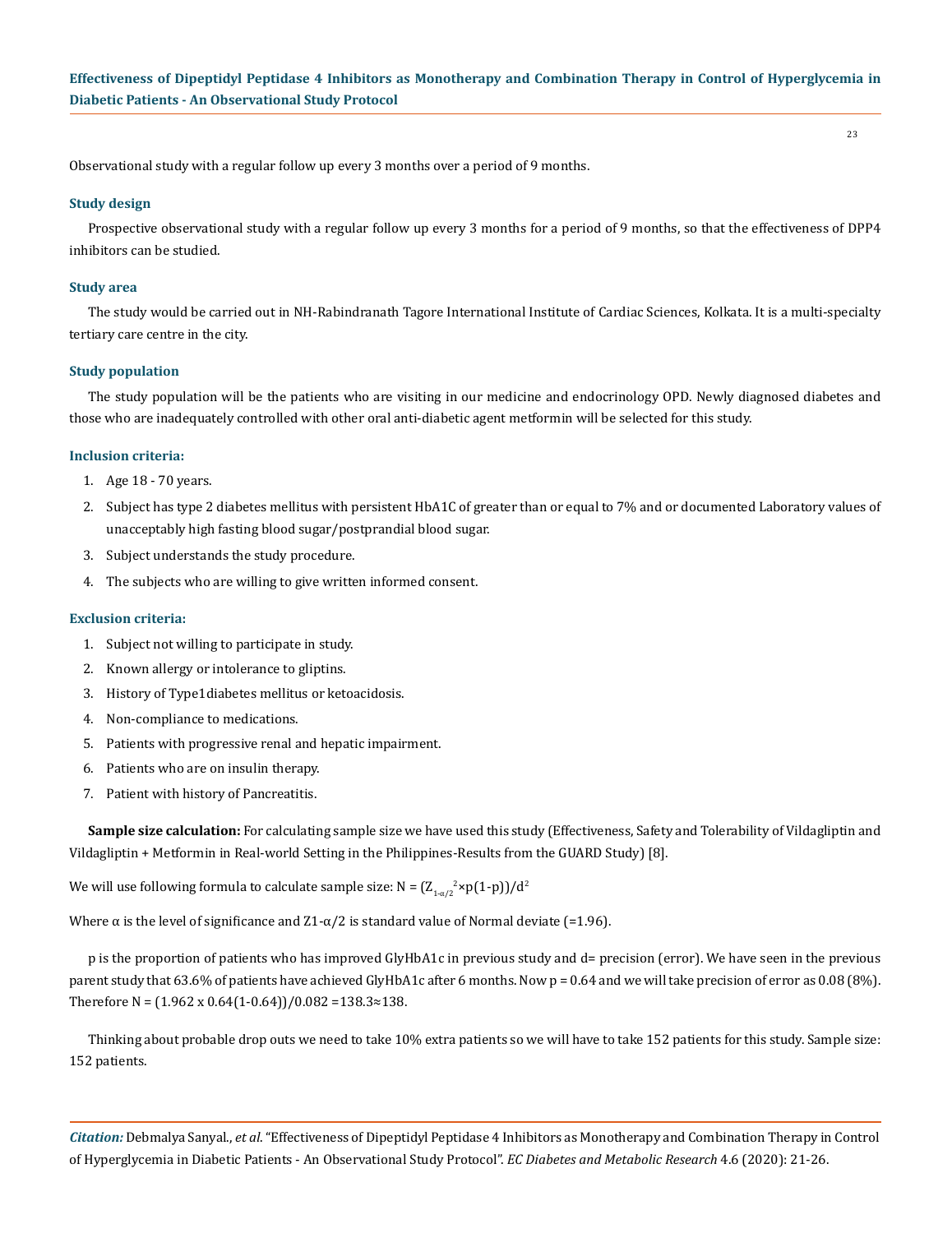## **Results**

Outpatients observational study in medicine and endocrine department with following criteria to be considered:

- 1. Age
- 2. Obese or nonobese
- 3. BMI
- 4. Duration of diabetes
- 5. Liver function test
- 6. Creatinine clearance level
- 7. H/O pancreatitis or not
- 8. Gliptins as monotherapy or combination therapy with metformin
- 9. Baseline HbA1C, FBS, PPBS (2hr) level.

## **Discussion**

The role of the gastrointestinal tract in regulating the secretion of insulin is demonstrated by the observation that insulin secretion is substantially increased in response to oral glucose, compared to intravenous glucose administration [5]. This difference is known as the incretin effect. These peptides are secreted from endocrine cells (L-cells) in the gastrointestinal tract and are released in response to ingestion of food. The two main incretin hormones are glucagon-like peptide-1 (GLP-1) and glucose-dependent insulinotropic polypeptide (GIP), with GLP-1 being responsible for most of the incretin effect on pancreatic beta-cell function [6]. GLP-1 regulates glucose homeostasis in the postprandial period by a number of mechanisms, including stimulation of insulin synthesis, inhibition of glucagon secretion, delay in gastric emptying, and promotion of satiety [7].

They are competitive reversible inhibitors at the dpp-4 substrate acting extra-cellularly. This study will focus on sitagliptin, vildagliptin and linagliptin.

Reynaldo Rosales, Francis Damingo, Joselito Javier studied on effectiveness, Safety and Tolerability of Vildagliptin and Vildagliptin + Metformin in the Philippines. A total of 1,117 patients were included in their study with a baseline HbA1c of 8.0 ± 1.2% and type 2 diabetes duration 2.3  $\pm$  4.0 years. 280 patients were prescribed vildagliptin and 837 patients were prescribed vildagliptin + metformin combination therapy. At the end of their study  $(24 \pm 6$  weeks) they concluded that vildagliptin and vildagliptin + metformin therapy significantly reduced HbA1c with good weight control and low incidence of hypoglycemia in their patients under study. Incidence of adverse effects was also low in both the groups [8].

Cherbonnel B, Karasaki A, Liu J, Wu M, Menininger G in 2006 studied on efficacy and safety of the dipeptidyl peptidase 4 inhibitor sitagliptin added to ongoing metformin therapy in patients with type 2 diabetes inadequately controlled with metformin alone in 701 patients. After addition of Sitagliptin 100 mg once daily was well tolerated and provided effective and sustained improvement in glycosylated hemoglobin (HbA1C), fasting plasma glucose and postprandial plasma glucose levels. Nearly half of the patients receiving Sitagliptin 100 mg once daily achieved glycaemic goal of HbA1C< 7% compared with less than one-fifth of placebo treated patients. Treatment with Sitagliptin was associated with low rate of hypoglycaemia that was similar to that seen with placebo as well as neutral effect on body weight [9].

Ristic S, Byiers S, Foley J, Holmes D studied on improved glycemic control with dipeptidyl peptidase 4 inhibitor vildagliptin in patients with type 2 diabetes. It was a dose response study. 279 patients with diabetes received one of the following dosage of vildagliptin 25 mg once daily, 25 mg twice daily, 50 mg once daily, 100 mg once daily or placebo. They found vildagliptin at 50 mg and 100 mg once daily was effective in reducing HbA1c level compared with placebo in patients with type 2 diabetes [10].

*Citation:* Debmalya Sanyal., *et al*. "Effectiveness of Dipeptidyl Peptidase 4 Inhibitors as Monotherapy and Combination Therapy in Control of Hyperglycemia in Diabetic Patients - An Observational Study Protocol". *EC Diabetes and Metabolic Research* 4.6 (2020): 21-26.

24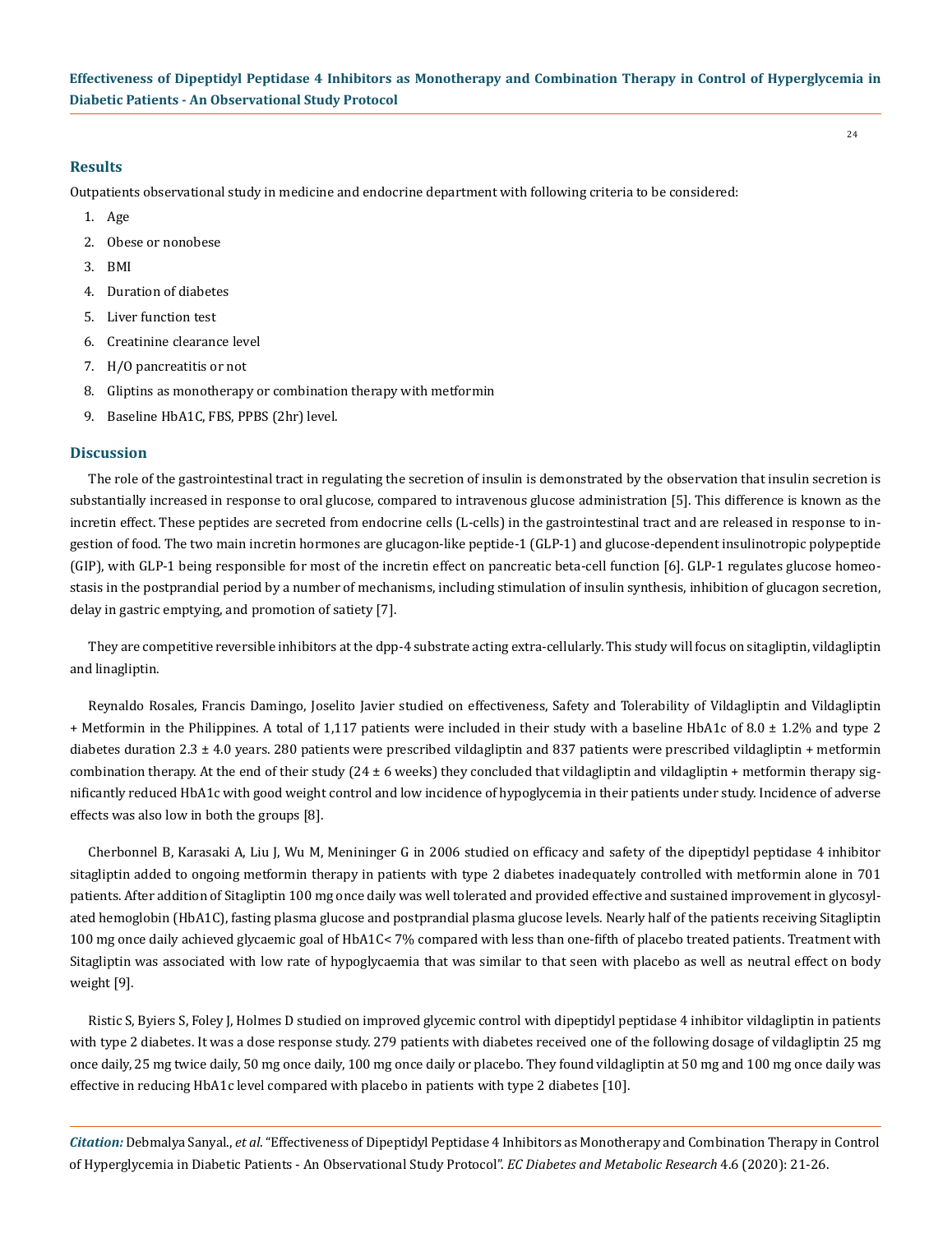Eto T, Inoue S, Kadowaki T studied on effects of once daily teneligliptin on 24-hour blood glucose control and safety in Japanese patients with type 2 diabetes. Ninety one patients were administered 10 or 20 mg or placebo before breakfast for 4 weeks in a randomized double blind placebo-controlled parallel group study. They found both doses of teneligliptin increased postprandial plasma active glucagon like peptide-1 concentration compared with placebo. There were no hypoglycemic symptoms and major adverse effects. They finally concluded once daily teneligliptin improved blood glucose levels over 24-hour without hypoglycemia [11].

Nauck MA, Meninger G, Sheng D, Teranella L, Stein PP studied on the efficacy and safety of dpp 4 inhibitor, sitagliptin, compared with the sulphonylurea, glipizide in patients with type 2 diabetes inadequately controlled on metformin alone. 1172 patients were randomized to the addition of sitagliptin 100 mg (N = 588) or glipizide 5 mg to 20 mg per day (N = 584) for 52 weeks. They found addition of sitagliptin compared with glipizide provided similar HbA1C lowering efficacy over 52 weeks in patients on ongoing metformin therapy. Sitagliptin was well tolerated with a lower risk of hypoglycaemia relative to glipizide and with weight loss compared with weight gain with glipizide [12].

# **Conclusion**

Though many literatures have been studied no comparative study with different DPP4 inhibitors have been. This real world observational study will evaluate the effectiveness of early control of hyperglycemia after different gliptins after metformin or gliptin monotherapy in renally impaired or metformin intolerant patients, along with safety parameters including effect on renal and liver function and lipid profile.

## **Bibliography**

- 1. [Chahal H and Chowdhury TA. "Gliptins: a new class of oral hypoglycaemic agent".](https://www.ncbi.nlm.nih.gov/pmc/articles/PMC2846464/) *QJM: An International Journal of Medicine* 100 (2007): [671-677.](https://www.ncbi.nlm.nih.gov/pmc/articles/PMC2846464/)
- 2. [Barnett A. "DPP-4 inhibitors and their potential role in the management of type 2 diabetes".](https://pubmed.ncbi.nlm.nih.gov/22197148/) *International Journal of Clinical Practice*  [60 \(2006\): 1454-1470.](https://pubmed.ncbi.nlm.nih.gov/22197148/)
- 3. [Chyan Y and Chuang L. "Dipeptidyl Peptidase-IV Inhibitors: An evolving treatment for type 2 diabetes from the incretin concept".](https://www.eurekaselect.com/89845/article/dipeptidyl-peptidase-iv-inhibitors-evolving-treatment-type-2-diabetes-incretin-concept) *Re[cent Patents on Endocrine, Metabolic and Immune Drug Discovery](https://www.eurekaselect.com/89845/article/dipeptidyl-peptidase-iv-inhibitors-evolving-treatment-type-2-diabetes-incretin-concept)* 1 (2007): 15-24.
- 4. [White JR. "Dipeptidyl peptidase IV inhibitors: Pharmacological profile and clinical use".](https://clinical.diabetesjournals.org/content/26/2/53) *Clinical Diabetes* 26 (2008): 53-57.
- 5. Nauck MA., *et al.* ["Incretin effects of increasing glucose loads in man calculated from venous insulin and C-peptide responses".](https://academic.oup.com/jcem/article-abstract/63/2/492/2674669?redirectedFrom=PDF) *The [Journal of Clinical Endocrinology and Metabolism](https://academic.oup.com/jcem/article-abstract/63/2/492/2674669?redirectedFrom=PDF)* 63 (1986): 4928.
- 6. [Barnett A. "DPP-4 inhibitors and their potential role in the management of type 2 diabetes".](https://pubmed.ncbi.nlm.nih.gov/22197148/) *International Journal of Clinical Practice*  [60 \(2006\): 1454-1470.](https://pubmed.ncbi.nlm.nih.gov/22197148/)
- 7. [Drucker DJ and Nauck MA. "The incretin system: glucagon-like peptide-1 receptor agonists and dipeptidyl peptidase-4 inhibitors in](https://pubmed.ncbi.nlm.nih.gov/17098089/)  type 2 diabetes". *Lancet* [368 \(2006\): 1696-1705.](https://pubmed.ncbi.nlm.nih.gov/17098089/)
- 8. Rosales R., *et al.* "Effectiveness of vildagliptin and vildagliptin+metformin". *Phillipine Journal of Internal* Medicine 54.3 (2016).
- 9. Cherbonnel B., *et al.* ["Efficacy and safety of the Dipeptidyl Peptidase-4 inhibitor Sitagliptin added to ongoing metformin therapy in](https://pubmed.ncbi.nlm.nih.gov/17130197/)  [patients with type 2 diabetes inadequately controlled with metformin alone".](https://pubmed.ncbi.nlm.nih.gov/17130197/) *Diabetes Care* 29 (2006): 2638-2643.
- 10. Ristic S., *et al.* ["Improved glycaemic control with dipeptidyl peptidase-4 inhibition in patients with type 2 diabetes: vildagliptin](https://pubmed.ncbi.nlm.nih.gov/16219012/)  (LAF237) dose response". *[Diabetes, Obesity and Metabolism](https://pubmed.ncbi.nlm.nih.gov/16219012/)* 7 (2005): 692-698.

*Citation:* Debmalya Sanyal., *et al*. "Effectiveness of Dipeptidyl Peptidase 4 Inhibitors as Monotherapy and Combination Therapy in Control of Hyperglycemia in Diabetic Patients - An Observational Study Protocol". *EC Diabetes and Metabolic Research* 4.6 (2020): 21-26.

25